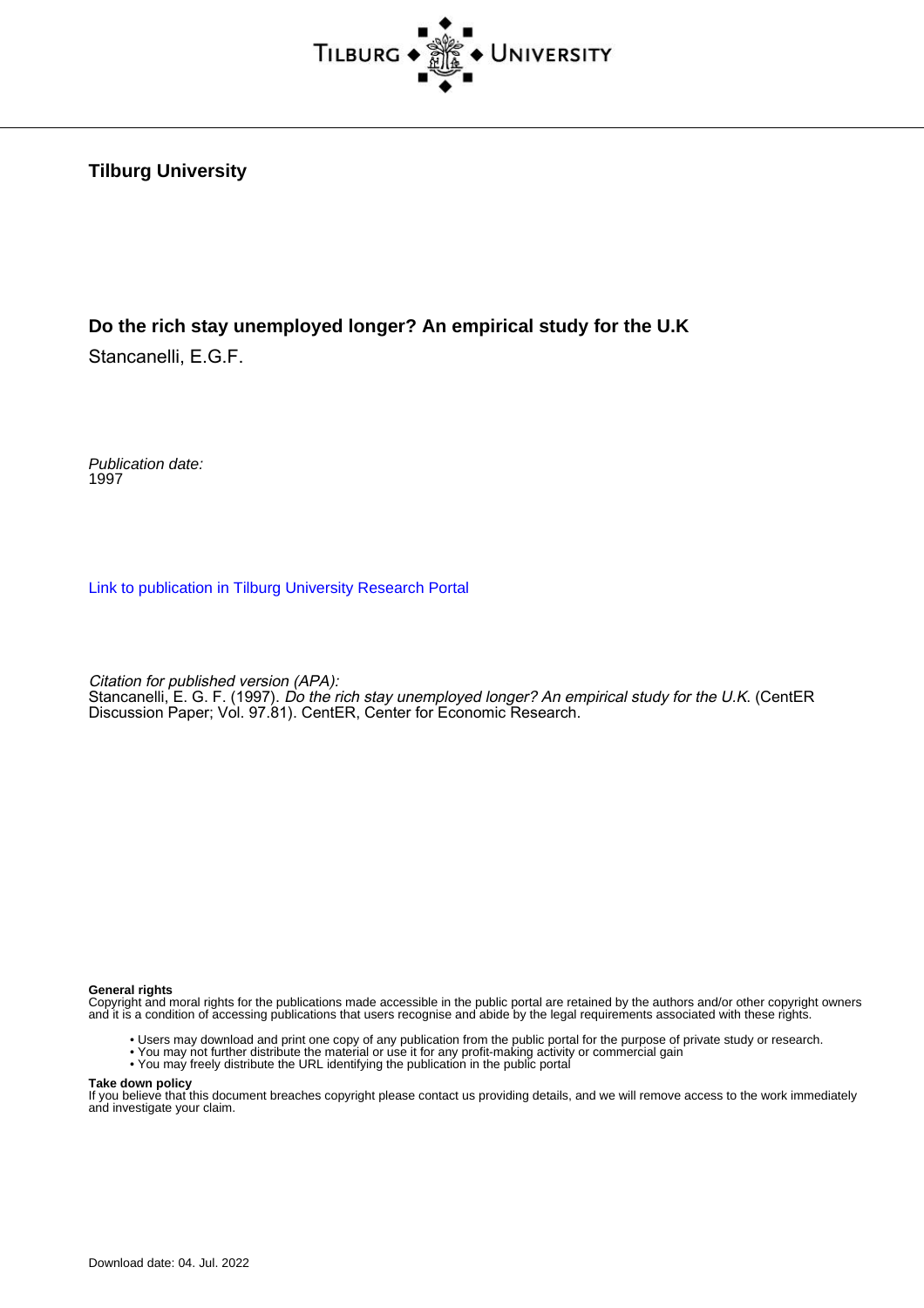# **Do the Rich Stay Unemployed Longer? An Empirical Study for the UK**<sup>1</sup>

#### **Elena G. F. Stancanelli**

*SZW Tilburg University and CLS Aarhus University*

September 1997

#### **Abstract**

*This paper investigates the impact of individual asset holdings on the probability of leaving unemployment. According to the theory, higher levels of financial wealth will result in higher reservation wages and longer unemployment durations. I estimate the impact of beginning of period financial assets on the hazard rate, using data drawn from a UK inflow sample of the unemployed. The empirical findings indicate that individual asset holdings affect significantly the escape rate out of unemployment. In particular, negative levels of wealth increase significantly the hazard of leaving unemployment while positive levels of wealth reduce significantly the probability of leaving unemployment.*

Keywords: duration analysis C41, unemployment duration J64.

### **1 Introduction**

The literature on the relationship between financial assets and labour market transitions is very scarce. Assets play no role in the conventional job search model. The assumptions of perfect capital markets and risk neutrality rule out any influence of financial assets on the probability of leaving unemployment. Consequently, the job search literature has ignored the impact of asset holdings. However, the assumption of perfect capital markets appears rather restrictive.

<sup>&</sup>lt;sup>1</sup>This paper draws on earlier research carried out at the European University Institute in Florence and at the Free University of Amsterdam. Earlier versions of this paper were presented at CREST, Paris, February 1994, at CentER, Tilburg University, May 1995, at the World Meeting of the Econometric Society, Tokyo, August 1995 and at University College London, December 1995. I thank for useful comments John Micklewright, Robert Waldmann, Hans Bloemen and Arthur van Soest. John Micklewright and Patrick Heady are to be thanked for having made the data available. All errors are mine.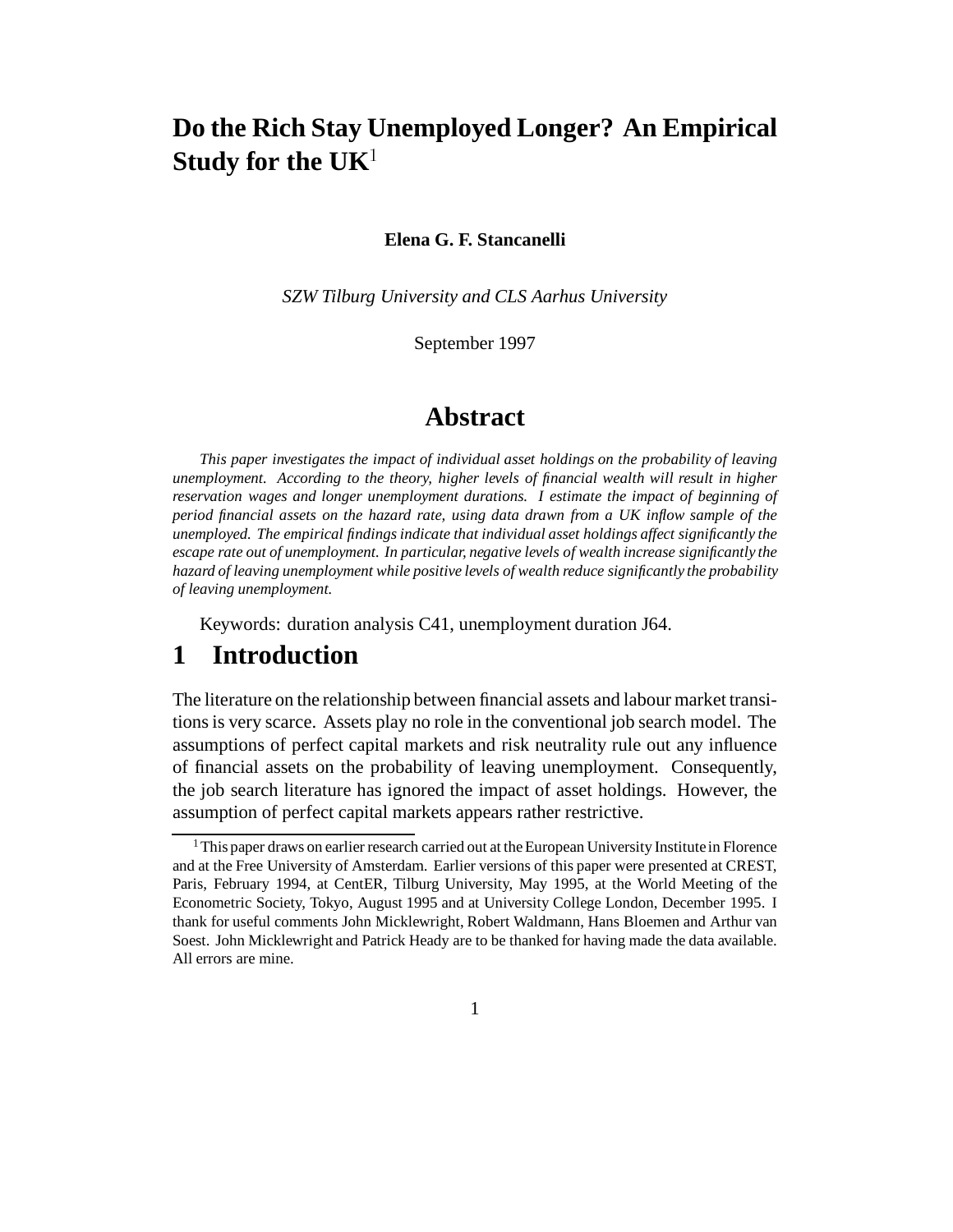Danforth (1979) showed that under the assumptions of utility maximization, decreasing absolute risk aversion, a limit to borrowing possibilities and a time preference rate as large as the market discount rate, the following three propositions hold (Danforth, 1979, p. 111):

- *"the rich are more selective"*, i. e. higher levels of wealth result in lower acceptance probabilities;
- *"the rich search longer"*, i. e. an increase in the level of wealth raises the expected duration of unemployment;
- *"the rich get richer"*, i. e. expected returns from search increase with increased search time.

Surprisingly, the issue has been ignored in the subsequent literature with few exceptions. Blundell et al. (1997) specify a discrete dynamic model where individual choose each period their consumption level and their labour market status with endogenous job offer and lay off rates. The job offer arrival rate is higher (i. e. the retention rate is higher) for individuals in work. In the model, savings can be used to smooth consumption. The authors show that individuals with levels of savings above a given threshold will not work. The model is not tested empirically but conditions for identification and data requirement are laid out.

Financial assets are absent from most empirical models of labour market transitions. Bloemen (1994) estimates the impact of assets on labour market transitions, using data from the Dutch Socio-Economic Panel. He finds some evidence of a negative relationship between savings and the probability of becoming employed. Bloemen and Stancanelli (1997) investigate the relationship between financial wealth, reservation wages and labour market transitions also using data from the Dutch Socio-Economic Panel. The authors conclude that individual wealth has a significantly positive impact on the reservation wage and a negative impact on the employment probability.

It is the purpose of this paper to test whether savings affect the hazard rate out of unemployment. One of the reason for the paucity of studies in this area is that models that explain simultaneously assets accumulation, consumption levels and labour market transitions are not easy to specify and to solve. Another reason is that data on assets are rarely reliable.

The approach followed here will be of an explorative nature. The impact of beginning of period assets on the hazard rate will be estimated, adopting a reduced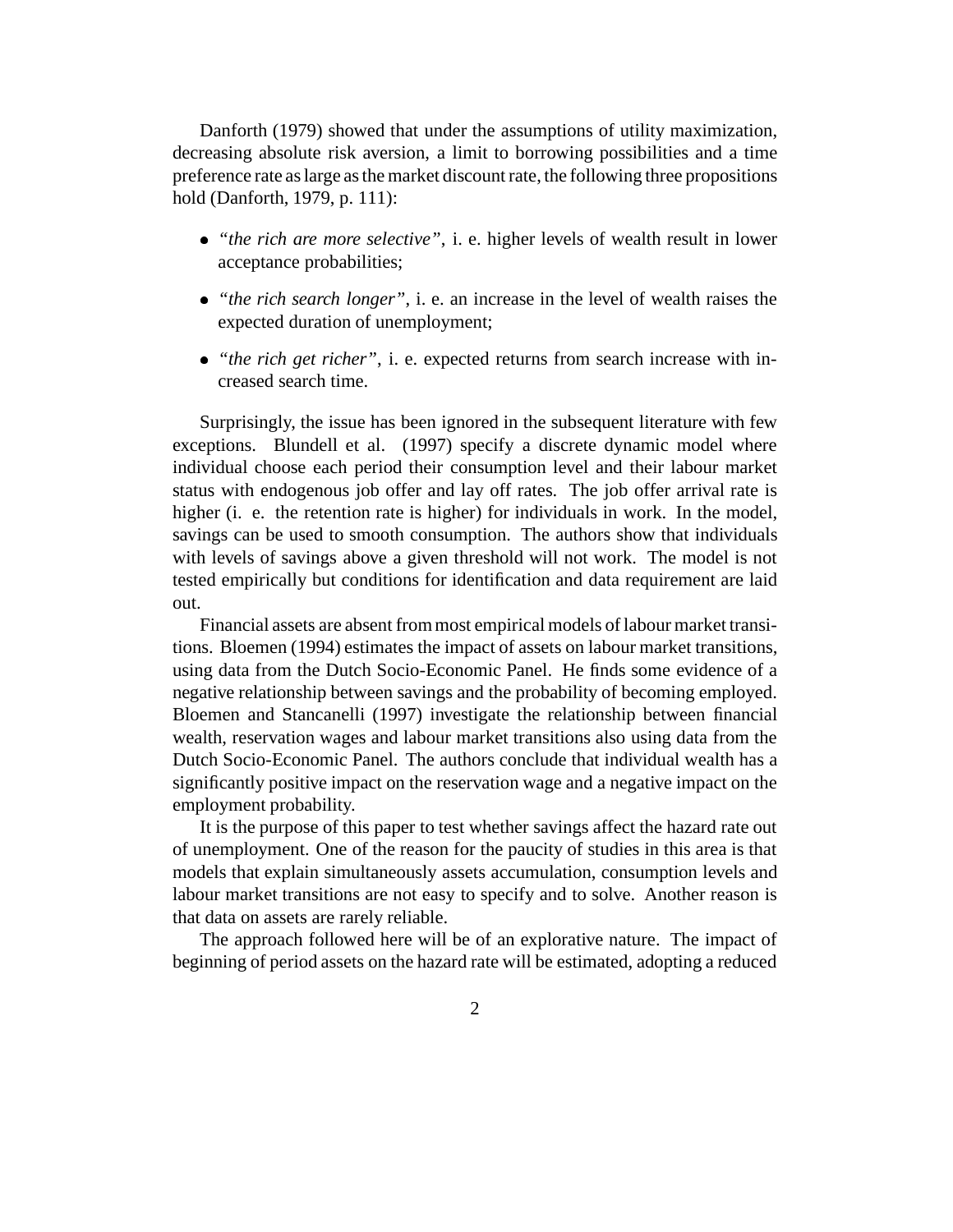form approach. The data used are an unexploited UK dataset which contains detailed information on the asset holdings of the unemployed, the Survey of the Standard of Living of the Unemployed (LSUS).

The structure of the paper is the following. The data used for the analysis are described in Section 2. In Section 3, the model is specified. The results of estimation are discussed in Section 4. Conclusions are drawn in Section 5.

# **2 The data**

The data used for the analysis are the Survey of Living Standards during Unemployment (LSUS). This is a longitudinal (inflow) sample of registered unemployment in Great Britain. The advantage of these data for the purpose of my analysis are the detailed questions asked on the financial situation of the unemployed.

The survey sample includes unemployed household heads, aged between 20 and 58 years, that entered unemployment in the summer of 1982 and stayed unemployed for at least three months<sup>1</sup>. I select men only for the analysis.

Two interviews were carried out with the sample participants: the first three months after the start of their (registered) unemployment spell; the second about 15 months later (about a year after the first survey interview). The interviews were conducted personally by the interviewers at the home of the survey participants. Detailed information on savings, debt and other individual characteristics was collected at the two survey interviews. Retrospective questions on the financial situation one month before the start of the unemployment spell were asked at the time of the first interview. Respondents were asked to check their financial balance statements.

I use information on the level of financial wealth before entry into unemployment. The savings of the unemployed are set equal to the sum of the amounts of money held under the following forms: bank current accounts; deposit or savings accounts; building society accounts; stock shares or other securities; premium bonds; any other savings. End-of-job payments received at about the start of the unemployment spell include redundancy payments and severance payments. These payments are added to the total savings<sup>2</sup>. The unemployed's debt is com-

<sup>&</sup>lt;sup>1</sup>As a consequence of this last selection criterion, the sample is left-truncated at about three months from the start of the unemployment spell. This is easily dealt with when writing down the likelihood function, as it is done in the next Section.

<sup>&</sup>lt;sup>2</sup> Sensitivity analysis with respect to the exclusion of end of job payments from net wealth in the estimating model is carried out in Section 4 (see Table 5).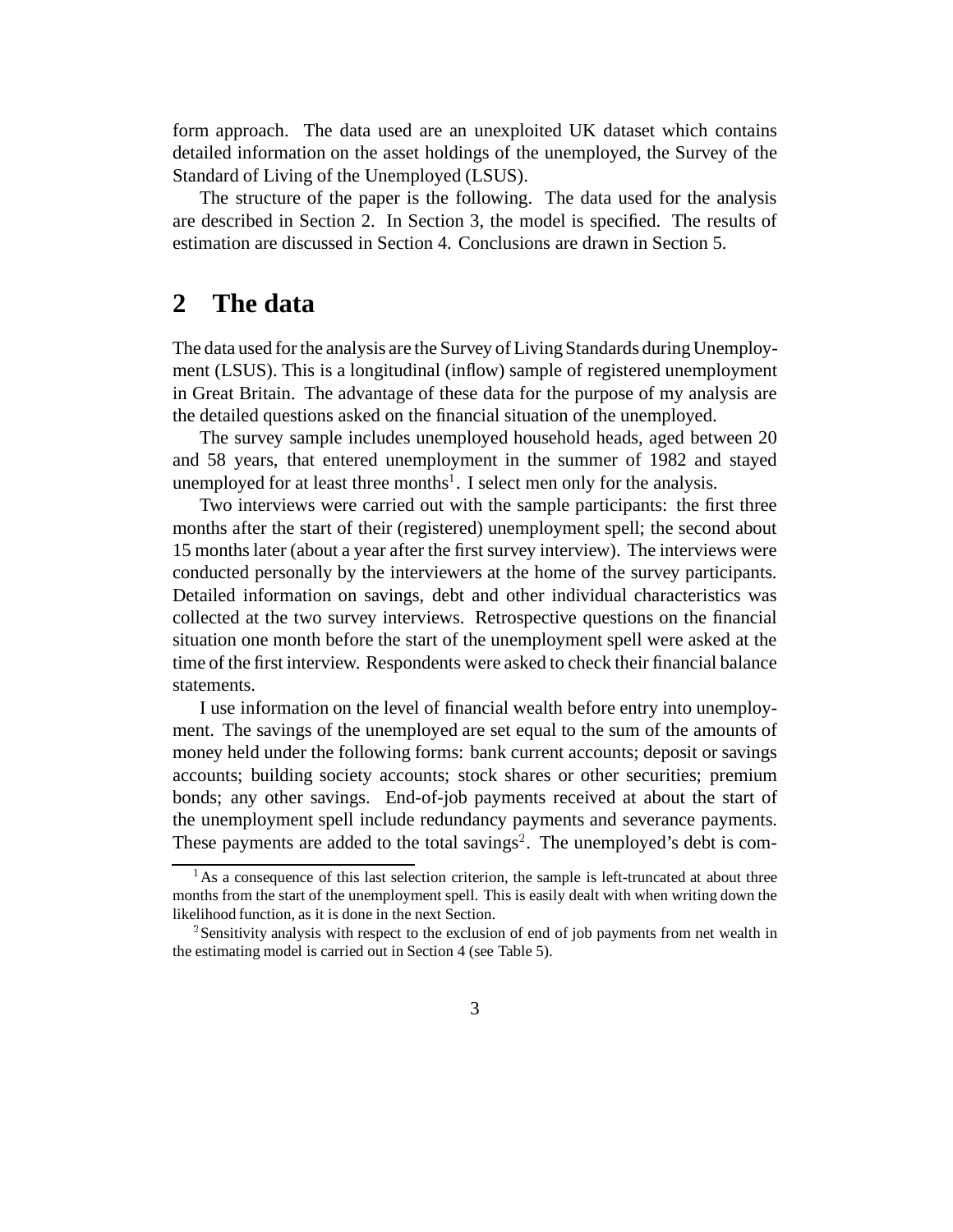puted summing up debt run under the following forms: money owed to friends or relatives; money owed to a money lender, a bank, a finance house, a credit card company, and any other person or organization; any arrears with mortgage payments and any other payments. Net wealth is computed as the difference between savings and debt<sup>3</sup>.

The duration of the unemployment spell is constructed from retrospective questions on the economic activity week-by-week in the year between the first and the second interview, asked at the second interview. Therefore, only participants in both survey interviews are selected for the analysis. Attrition would only be a problem if non-response is associated with exit from unemployment. Some analysis of attrition excluded this possibility (Stancanelli, 1994).

Unemployment benefit is computed as the sum of unemployment insurance, unemployment assistance and housing benefit. Housing benefits are an important component of unemployment benefits in the UK. I allow the level of benefit to vary at the time of the exhaustion of unemployment insurance. I use information on the level of savings and on the spouse's labor force participation to predict unemployment insurance exhaustion. These variables determine entitlement to social assistance benefits in the  $UK<sup>4</sup>$ .

The earnings variable relates to usual earnings in the job held one month before the start of the unemployment spell, if any. This information was not available for about 50% of the respondents. I use a dummy to control for the non-availability of the earnings information. Other income is equal to the sum of any other benefits accruing to the unemployed or their spouse and the earnings of the spouse, if any. The occupation dummies take value one if the unemployed's last job was respectively, in a "professional or intermediate" occupation or in an "unskilled"

<sup>&</sup>lt;sup>3</sup>In the survey no information is available on the value of the house. However, information on house ownership outright or with a mortgage is collected. Therefore, I control for house ownership with a set of dummies.

<sup>&</sup>lt;sup>4</sup>At the time the survey was carried out, savings above the threshold level of \$3000 or a working spouse would prevent the unemployed from gaining entitlement to social assistance benefits. Unemployment insurance benefits lasted for 52 weeks. However, the maximum duration of entitlement to UB in a given spell of unemployment could actually be less than 52 weeks for some unemployed because of the so called "link spell" rule: unemployment spells separated by less than eight weeks of employment were counted together as single spells for benefit entitlement purposes. On the basis of retrospective information on the economic activity week by week in the year before entry into unemployment, collected at the time of the first interview, I did actually conclude that 91.2% of the sample was not interested by the link spell rule (Stancanelli, 1994). In Stancanelli (1997a), it is concluded that there is no significant expected benefit exhaustion effect in the UK, using the same dataset. This effect is therefore not modelled in the current study.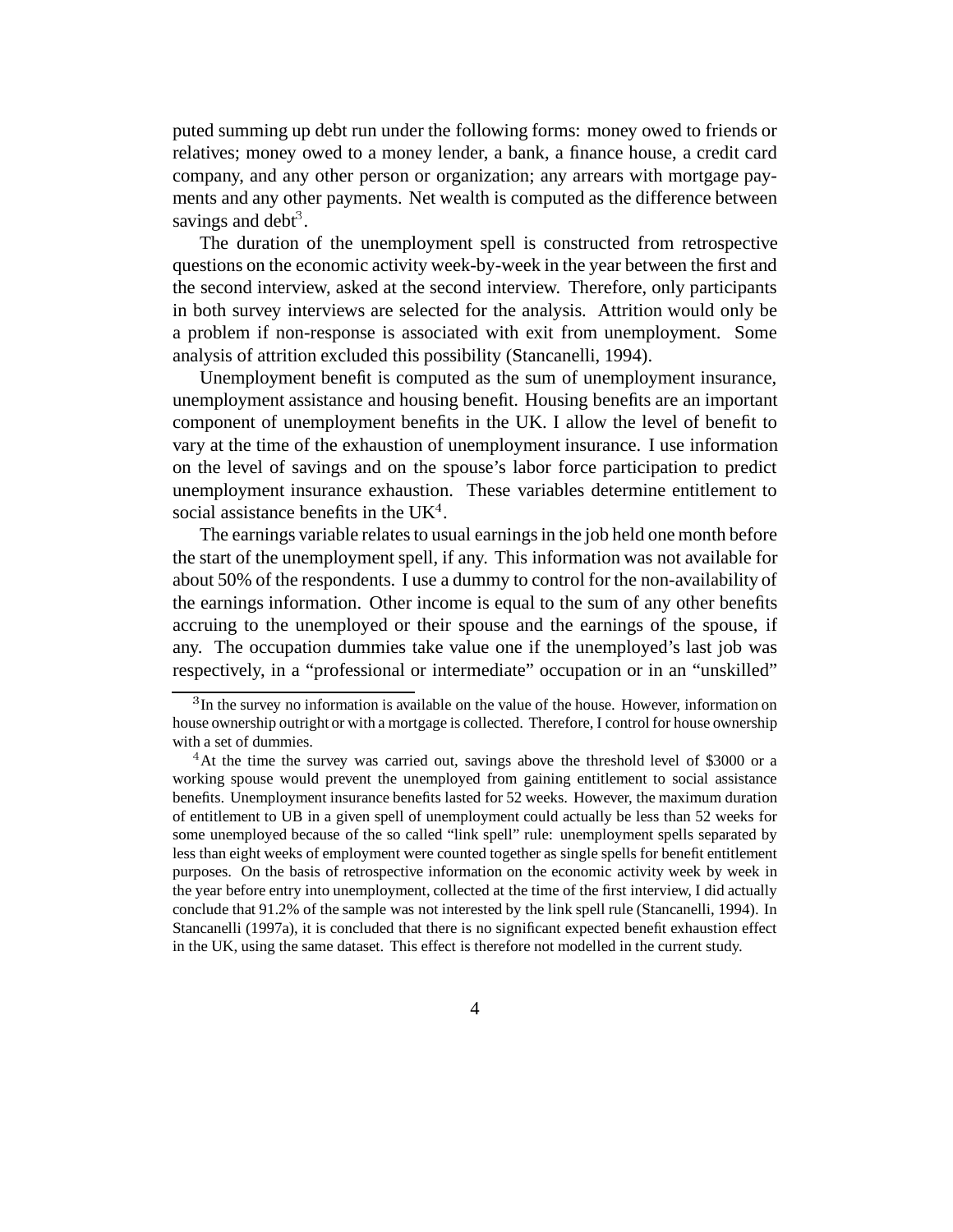occupation. The base group for these dummies are the skilled and semi-skilled workers. I consider the following variables for age and family composition: age dummies, marital status dummy, a dummy for the presence of any child aged less than 5 in the nuclear family. The rate of unemployment in the local area (the county) is used to capture demand side conditions. At the time when the survey was carried out the aggregate unemployment rate averaged about 12-13% in Great Britain.

Descriptive statistics of the explanatory variables are given in Table 1 for the full sample and for the unemployed that reported, respectively, positive wealth, negative wealth and zero wealth. The following points are worth noticing.

There are more individuals with young children (less than five years old) among the unemployed with negative or zero wealth. The number of house owners outright is higher among the unemployed with positive levels of wealth. The number of house owners with a mortgage is instead larger among the unemployed with negative or zero wealth. The number of working spouses is smaller among individuals with negative and zero wealth. Interestingly, the proportion of unskilled workers is higher among individuals with zero levels of wealth than among the unemployed with negative or positive wealth levels. Similarly, professional or intermediate occupations are less represented among the unemployed with zero levels of wealth than among those with positive or negative levels of wealth. The number of house owners is smaller among the unemployed with zero levels of wealth. Fewer of those individuals with zero levels of wealth were in work in the week before entering unemployment. Average earnings are lower for the unemployed with zero level of wealth while the proportion of individuals that did not report earnings stays more or less the same across the three groups.

Overall, this evidence suggests that the unemployed with negative levels of wealth may have "better" characteristics than those with zero levels of wealth. Indeed, zero levels of net wealth, as opposed to negative wealth, may signal incapacity to borrow or to run debt. The unemployed with negative levels of wealth may have "better" characteristics than those with no wealth since they are able to run debt.

In Table 2, I show some descriptive statistics of wealth for different groups of the unemployed. Individuals with professional or intermediate occupations<sup>5</sup> have a mean level of net wealth of \$4700, about six times larger than that of the unskilled workers (\$858). House owners have a mean level of net wealth of \$3173, six times as large on average than individuals living in rented accommodation. The

<sup>&</sup>lt;sup>5</sup>The occupational group is constructed on the basis of the occupation in the last job.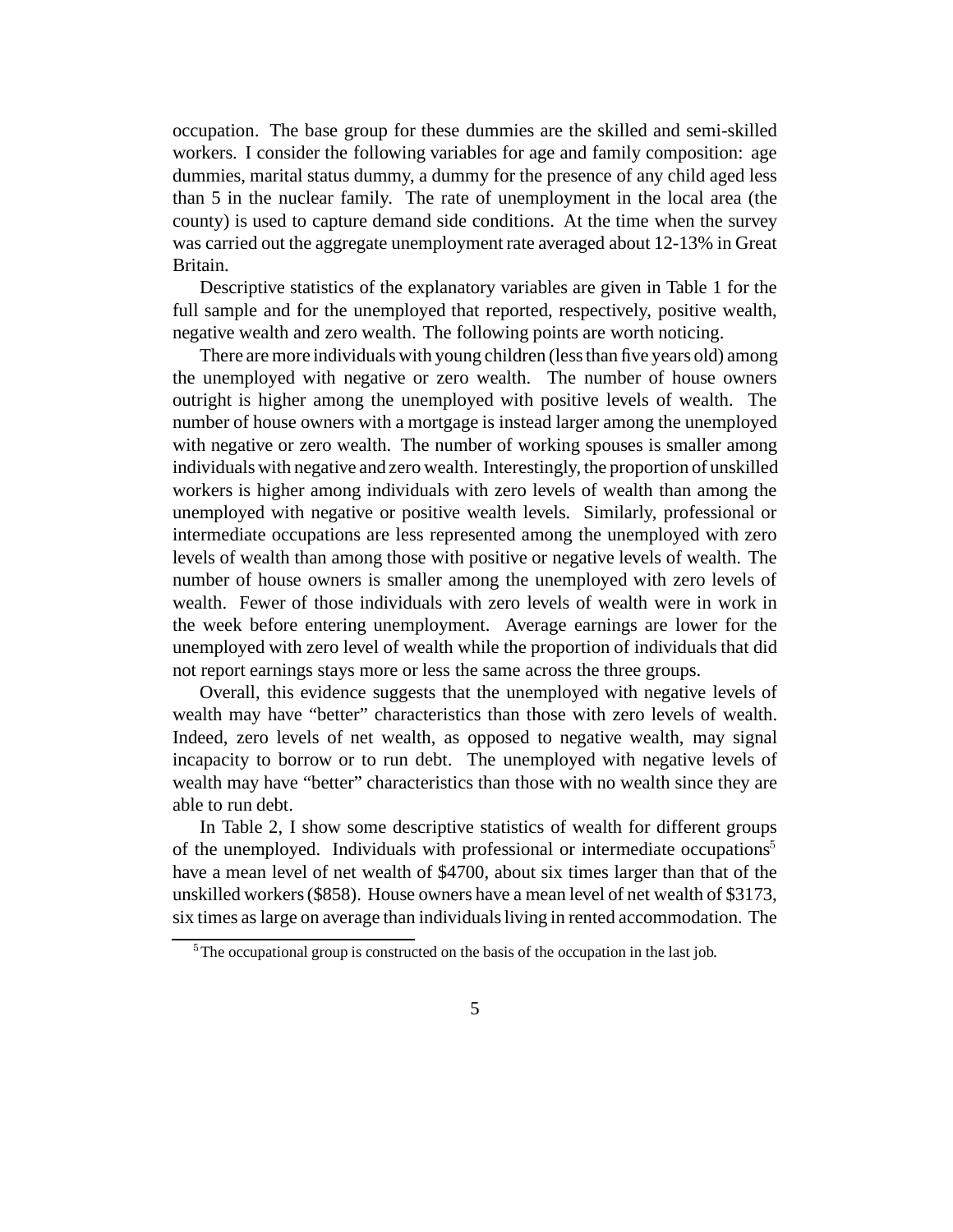unemployed on social assistance have a negative mean level of net wealth, equal to minus \$178. Those on unemployment insurance with no social assistance<sup>6</sup> have a mean level of net wealth of about \$4400. Individuals that received some severance or redundancy payments have a level of mean net wealth fourteen times larger than that of the other unemployed. Individuals with (past) earnings above the mean sample earnings have average net wealth equal to \$3675 while individuals with earnings below the mean have average net wealth equal to \$1011. Persons older than the average age in the sample have a considerably higher mean level of net wealth (\$3288) than younger persons (\$114).

# **3 The empirical model**

the contract of the contract of the contract of the contract of the contract of the contract of the contract of

The theoretical framework of the model is the theory of job search along the lines of the model put forward by Danforth (1979).

The probability of leaving unemployment is equal to the product of the probabilities of receiving a job offer and accepting it. Offers are characterized in terms of the attached wage. The acceptance probability depends on the reservation wage, which is that wage at which individuals are indifferent between continuing to search or accepting the job offer. Danforth's (1979) theoretical search model predicts a positive relationship between acceptance wages and asset holdings.

Here the probability of leaving unemployment is modelled with the hazard rate. Wealth is measured at the beginning of the period. In particular, wealth is measured one month before entry into unemployment on the basis of retrospective questions asked at the time of the first interview. According to the theory, wealth is expected to have a negative impact on the hazard rate by raising the reservation wage.

I model the hazard rate as a piecewise linear exponential. This is equivalent to the non-parametric specification adopted, for example, in Meyer (1990). Given some time periods,  $c_m$ , the hazard rate can be written as:

$$
\theta(t) = \begin{cases}\n\lambda_1, & 0 \le t \le c_1 \\
\lambda_2, & c_1 < t \le c_2 \\
\vdots \\
\lambda_M, & c_{M-1} < t < \infty\n\end{cases}
$$
\n(1)

 $6$ In the UK, the unemployed may receive social assistance payments on top of unemployment insurance if their resources including unemployment insurance payments fall below their needs on the basis of means-tests.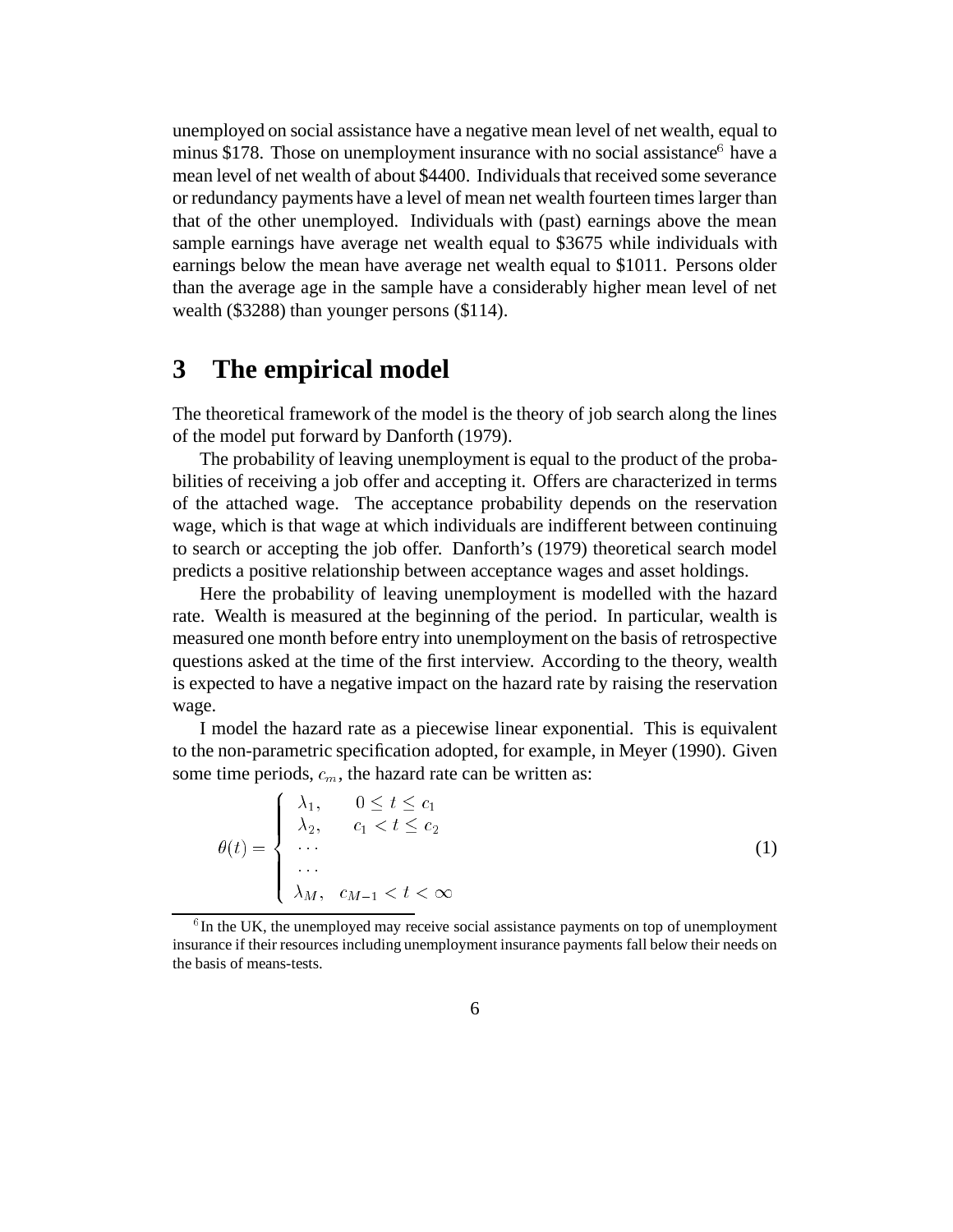The baseline hazard specifies the hazard rate as a function of the time spent in the state of unemployment. I allow the baseline hazard to vary every two weeks. This should allow enough flexibility while at the same time ensuring that enough observations fall in each time period.

Other covariates are allowed to affect the hazard of leaving unemployment by entering the hazard rate model as follows:

$$
\theta(t|x) = exp(x\beta)exp(\lambda_m),
$$
\n(2)

 $c_{m-1} \leq t < c_m$   $m = 1, 2, \cdots, M$ 

where  $\beta$  is a vector of parameters and the x's are covariates that are allowed to vary over time. In particular, the level of unemployment benefits varies over time. The survivor function conditional on left-censoring is:

$$
G(t|x,s) = exp\{-\sum_{m} \delta(m,s,t)[exp(x\beta)exp(\lambda_m)]\}
$$
\n
$$
c_{m-1} \le t < c_m \quad m = 1,2,\cdots,M
$$
\n(3)

$$
\delta(m, s, t) = \begin{cases}\n t - c_{m-1} & \text{if } s < c_{m-1} \text{ and } c_{m-1} \leq t < c_m \\
 c_m - c_{m-1} & \text{if } s < c_{m-1} \text{ and } t \geq c_m \\
 t - s & \text{if } c_{m-1} \leq s < c_m \text{ and } c_{m-1} \leq t < c_m \\
 0 & \text{otherwise}\n\end{cases} \tag{4}
$$

where  $s$  is the left truncation period, which is set equal to the time of the first survey interview and varies in practise between 11 and 17 weeks.

The likelihood function for the data is the following:

$$
L = \prod_{i} \theta(t_i | x_i)^{d_i} \prod_{i} G(t_i | x_i, s_i)
$$
\n
$$
(5)
$$

where the "d" takes value one if individual i exits from unemployment and zero otherwise.

Allowing for unobserved heterogeneity the hazard rate can be written as:

$$
\theta(t|x,v) = exp(x\beta)exp(\lambda_m)exp(v),
$$
\n
$$
c_{m-1} \le t < c_m \quad m = 1, 2, \cdots, M
$$
\n(6)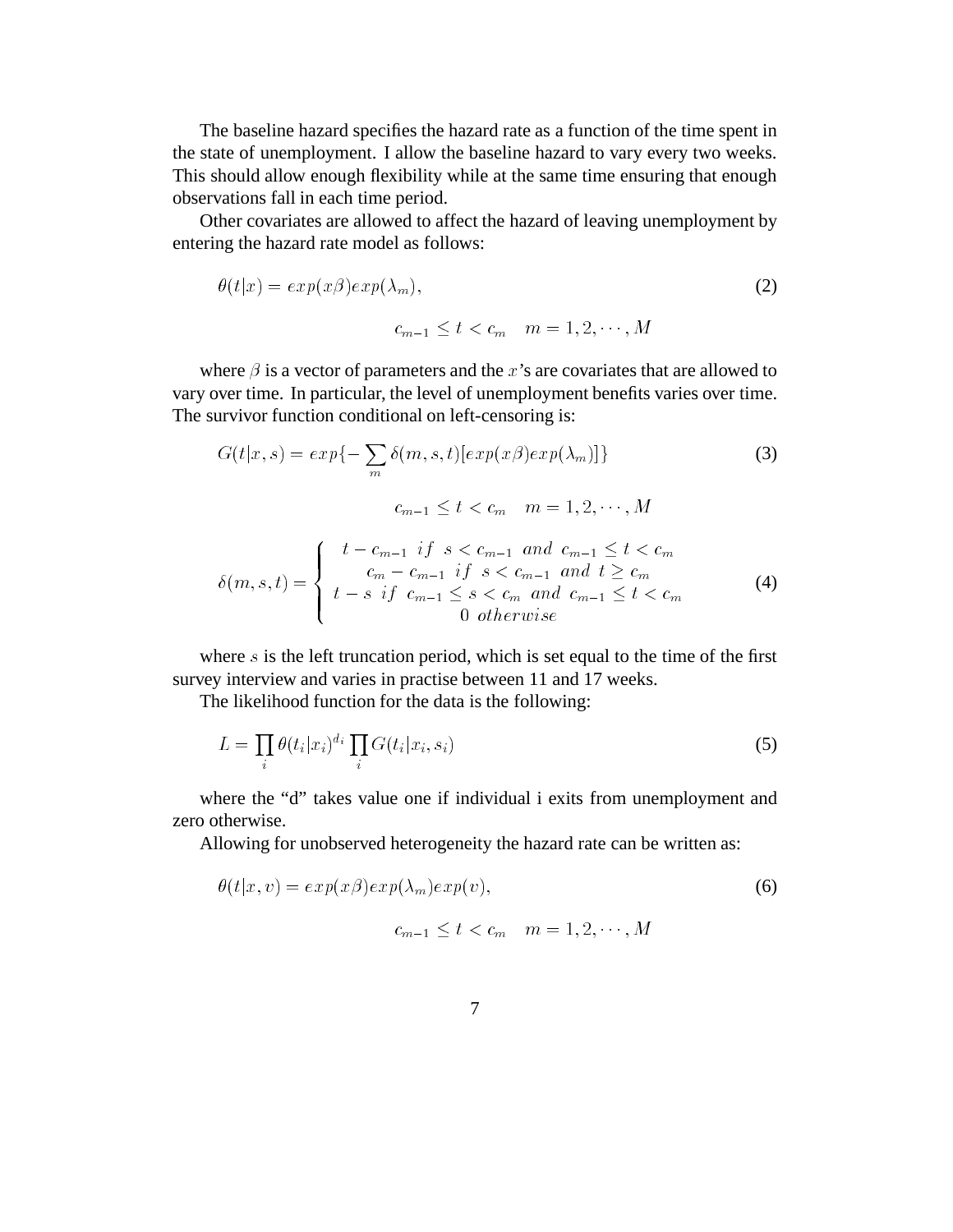and the survivor function conditional on left-censoring is:

$$
G(t|x,s) = \int \{ \exp\{-\int_s^t \theta(u|x,v)du\} dH(v|x)
$$
\n(7)

where H is the mixing distribution. I use a discrete finite mixing distribution. The likelihood contribution is equal to the density function for completed spells and the survivor function for right-censored spells. The model has been estimated in Gauss.

## **4 The results of estimation**

I enter separately negative wealth, positive wealth and zero wealth. One would expect negative wealth to have a positive impact on the hazard rate and positive wealth to have a negative impact on the hazard rate. Individuals with zero net wealth should have stronger incentives to leave the pool of the unemployed.

Non-parametric Kaplan-Meier estimates of the survivor functions for individuals with, respectively, positive, negative and zero levels of wealth are plotted in Figure 1. The survivor function for individuals with zero level of wealth lies above those of individuals with negative or positive levels of wealth. This suggests that individuals with zero levels of wealth have lower hazard rates at any point in time. The two survivor functions for the unemployed with negative levels of wealth or positive levels of wealth are very close to each other. This result may be explained by the fact that non-parametric estimates do not control for individual (observed) characteristics.

Results of estimation of the piecewise exponential hazard rate model are presented in Table 3. The preferred specification is model (3) where unobserved heterogeneity is controlled for. Model (2) is the same as model (3) without controls for unobserved heterogeneity. The estimated parameters are larger in absolute values when unobserved heterogeneity is controlled for.

Negative levels of net wealth have a significantly positive effect on the hazard rate. In particular, an increase (in the absolute value) of negative net wealth of 100% raises the hazard of leaving unemployment by 5.7%, at the mean value of negative net wealth. Positive levels of net wealth have a significantly negative effect on the hazard rate. In particular, an increase in positive net wealth of 100%, reduces the hazard of leaving unemployment by 10.9%, at the mean value of positive net wealth. The unemployed with zero levels of net wealth have significantly lower chances of leaving unemployment.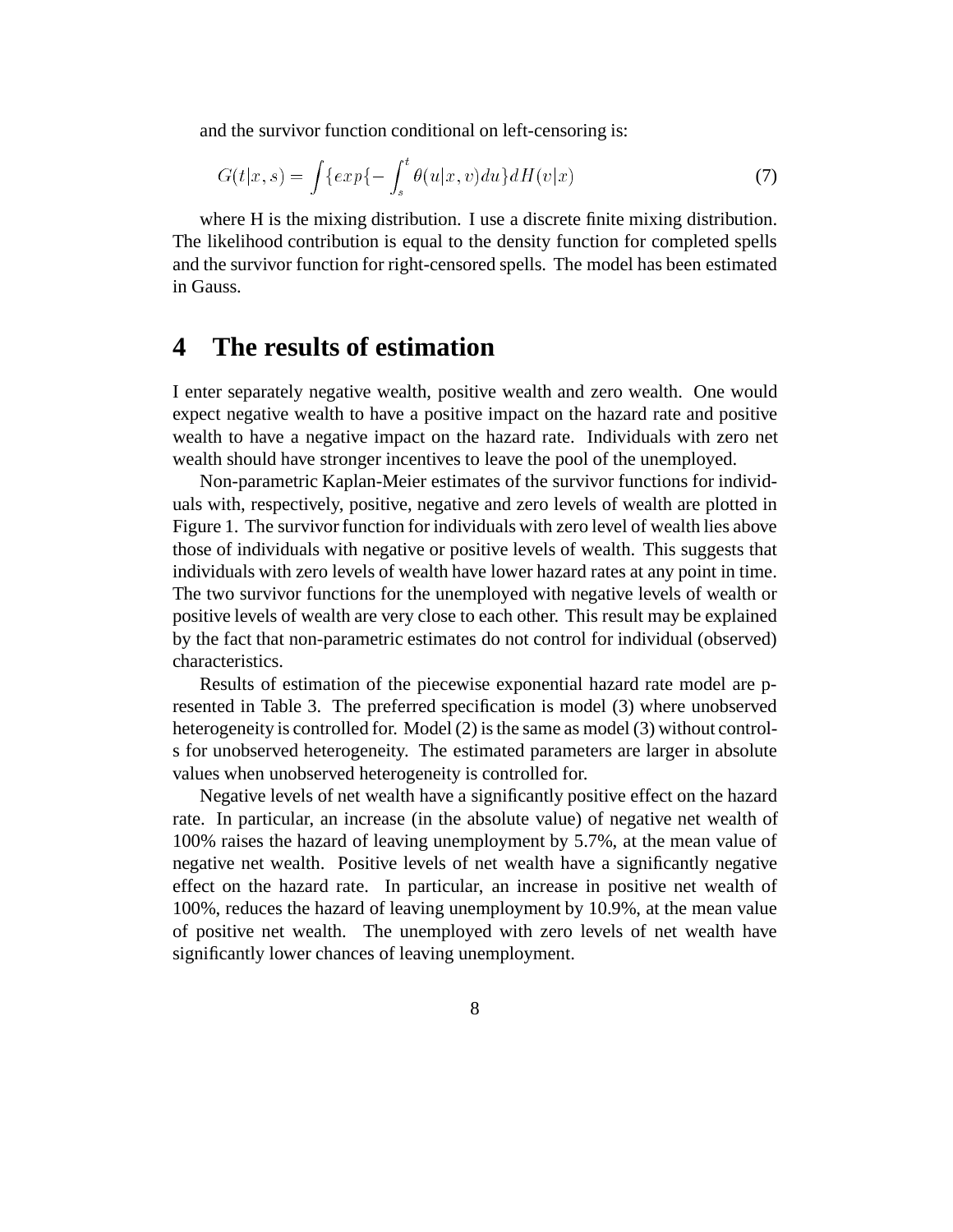The other explanatory variables in the model have the expected sign and are mostly statistically significant. Generally the results are in line with those of previous UK studies. In particular, my results compare reasonably with the findings of Arulampalam and Stewart (1995) who estimated the hazard of leaving unemployment for two different cohorts of UK unemployed, surveyed respectively in 1978 and 1987.

In my preferred model (3), the elasticity of the hazard rate with respect to the level of unemployment benefit is equal to  $-0.012$ . If the benefit increases by 100% the hazard of leaving unemployment will fall by 1%. This is a very small effect which is, however, probably explained by the high level of unemployment (about 12-13%) at the time the survey was carried out. Arulampalam and Stewart (1995) find an insignificant benefit effect for the 1987 cohort of the unemployed but a a significant benefit elasticity of  $-0.38$  for the 1978 cohort. As the authors point out, these results are likely to be explained by the behaviour of the unemployment rate in the UK, which was very low in 1978 and started increasing thereafter.

The local rate of unemployment has an estimated coefficient of  $-0.029$  which is very close to the estimated coefficient in Arulampalam and Stewart (1995),  $-0.025$  for the 1987 cohort and  $-0.021$  for the 1978 cohort. The elasticity of the hazard with respect to the level of previous earning is 0:72. Arulampalam and Stewart (1995) find an elasticity of 0:55 for the 1987 cohort and of 0:73 for the 1978 cohort. The estimated coefficient on the dummy for no previous earnings indicates that individuals for whom previous earnings were not available have significantly higher chances of leaving unemployment. This is explained by the fact that this dummy captures the situation of new entrants into the labour market. Unskilled workers and older workers have significantly lower chances of leaving unemployment.

The estimated baseline hazard from Model (3) is plotted in Figure 2. The baseline hazard starts at week 12 of the unemployment spell because of the left truncation of the sample. The behaviour in the first piece of the baseline is influenced by the small number of observations that fall and or exit in that duration interval<sup>7</sup> . There is some evidence of positive duration dependence. This pattern is in line with the findings of Arulampalam and Stewart (1995). The hazard rate for the 1978 cohort shows some positive duration dependence from week 10 onwards. The hazard rate for the 1987 cohort is quite smooth over time —and in this respect

<sup>7</sup> The reader is reminded that because of the sample design individuals with unemployment spells shorter than about 3 months (the time of the first sample interview) were dropped from the sample. Individual left truncation periods vary between 11 and 17 weeks.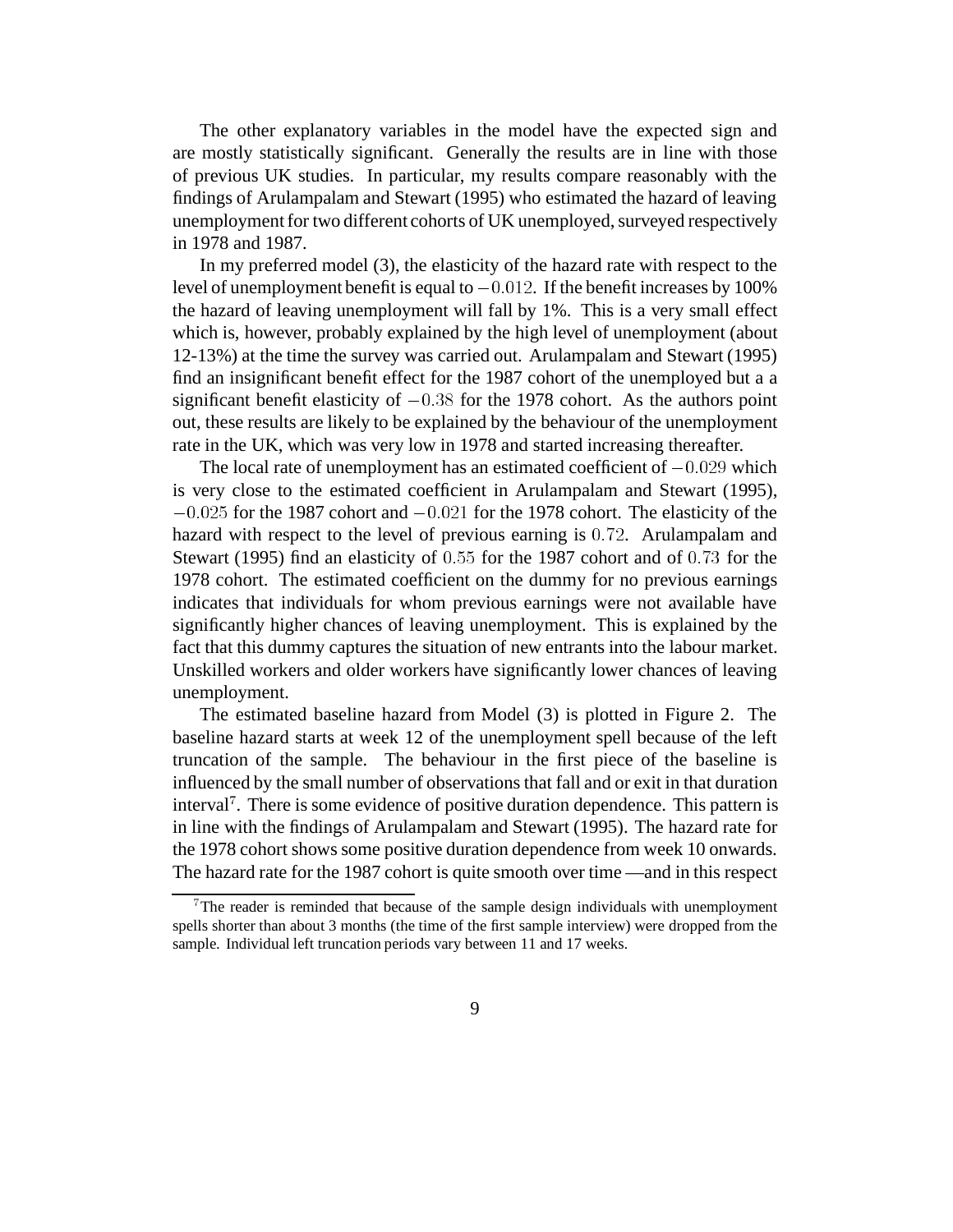more similar to the hazard rate for the LSUS sample— and it shows some slightly negative duration dependence until about week 40 of unemployment. For both 1978 and 1987 cohorts there is evidence of positive duration dependence from week 40 onwards.

A quadratic specification in negative and positive levels of wealth (Model 1 of Table 3) was rejected against a linear specification ( $\chi^2$  = 1.172). Spline functions in net wealth have also been estimated with different cutoff points, at the quartiles, at zero, negative and positive levels of net wealth. Under all specifications of the spline function, the coefficient on the last segment of the spline was always significantly negative. The last segment of the spline function includes in all specifications (net) savings above the threshold level that regulates entitlement to social assistance benefits. However, since the results of estimation were generally very sensitive to the choice of cutoff points, my preferred specification remains model (3).

Excluding end of job payments from (positive) net wealth (case (a) Table 5) does not change substantially the results of estimation. The estimated coefficients on negative and positive wealth are still significant and have the expected sign. However, they are slightly smaller in absolute value. The same conclusions can be drawn if also the dummy for the receipt of any redundancy or severance pay is dropped from the model (case (b) Table 5) —the end-of-job payments dummy was not significant in either models (2) or (3). Not much changes either when end-of-job payments are entered in levels in addition to being included in net wealth (case (c) Table 5). Dropping the dummy for the presence of a working spouse in the household (case (d) Table 5) has almost no effect on the estimated net wealth parameters. Adding controls for the receipt of social assistance payments (case (e) Table 5) leaves the estimated effect of net wealth on the hazard almost unchanged. In this last case, the inclusion in the model of a dummy for the receipt of social assistance benefits cannot be rejected on the basis of a likelihood ratio test  $(\chi_1^2 = 11.34)$ . However, this variable is not included in the preferred model since the UK literature on unemployment duration has opted for ignoring this issue $8$ .

On the basis of the estimated parameters from model (3), I have computed predicted mean unemployment durations for different levels of net wealth (Table 4). In the simulations carried out the explanatory variables are set equal to their mean and only the level of wealth is allowed to vary. The expected mean duration of unemployment is the shortest for the unemployed with net wealth levels equal to the mean of negative net wealth. Instead, the expected mean duration is the longest

<sup>&</sup>lt;sup>8</sup>An exception is Stancanelli (1997b) to which the reader is referred for more details.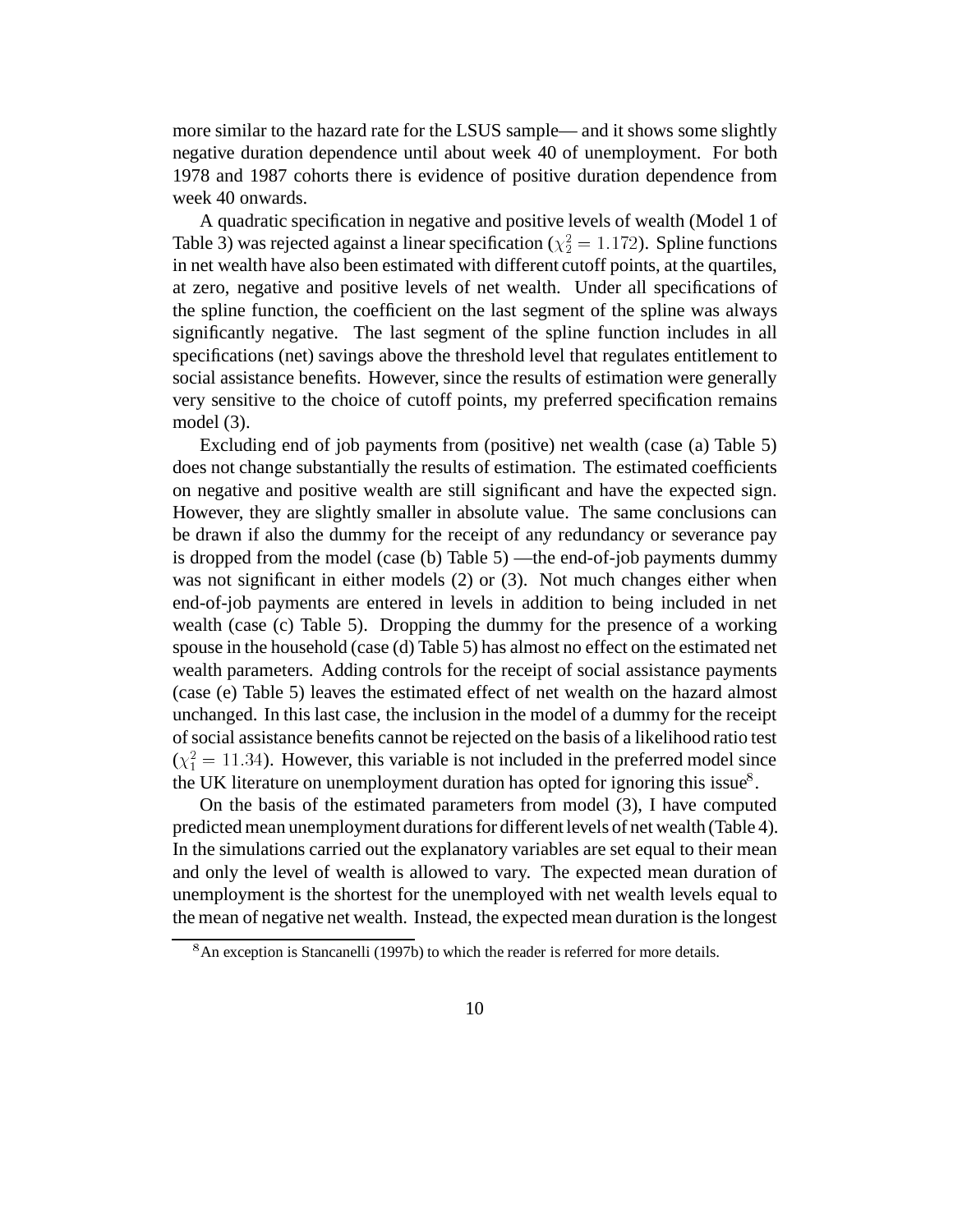for the unemployed with zero wealth. Increasing by 100% the level of wealth at the mean of positive net wealth increases the duration of the unemployment spell by one week. Increasing by 100% the level of wealth at the sample mean of net wealth increases the duration of the unemployment spell by half a week.

# **5 Conclusions**

In this paper, I have investigated the impact of asset holdings on the individual probability of leaving unemployment. The literature on the issue is scarce. The theory (Danforth, 1979) predicts that higher levels of financial wealth will result in higher reservation wages and longer unemployment durations. The approach followed in this paper is empirical and of a reduced form nature.

One of the interesting features of this paper is that use is made of an unexploited UK dataset which contains detailed information on the asset holdings of the unemployed, the Survey of the Standard of Living of the Unemployed (LSUS). In particular, these data relate to an inflow sample of the unemployed. This allows me to estimate the impact of financial wealth on the hazard rate. Wealth is measured at the beginning of the period.

In the sample, individuals with professional or intermediate occupations have a mean level of net wealth about six times larger than that of the unskilled workers. House owners have a mean level of net wealth six times as large on average than that of individuals living in rented accommodation. The unemployed receiving social assistance have a negative mean level of net wealth. Those on unemployment insurance with no social assistance have a mean level of net wealth of about 4400 \$. Individuals that receive some severance or redundancy payments have a level of mean net wealth fourteen times larger than that of the other unemployed.

I enter separately negative wealth, positive wealth and zero wealth in the hazard rate model. According to the theory, wealth is expected to have a negative impact on the hazard rate. Therefore, one would expect negative wealth to have a positive impact on the hazard rate and positive wealth to have a negative impact on the hazard rate. Individuals with zero net wealth should have stronger incentives to leave the pool of the unemployed.

On the basis of the estimation of the model, the following conclusions can be drawn. Negative levels of net wealth have a significantly positive effect on the hazard rate, as expected. In particular, an increase (in the absolute value) of negative net wealth of 100% will increase the hazard of leaving unemployment by 5.7%, at the mean value of negative net wealth. Positive levels of net wealth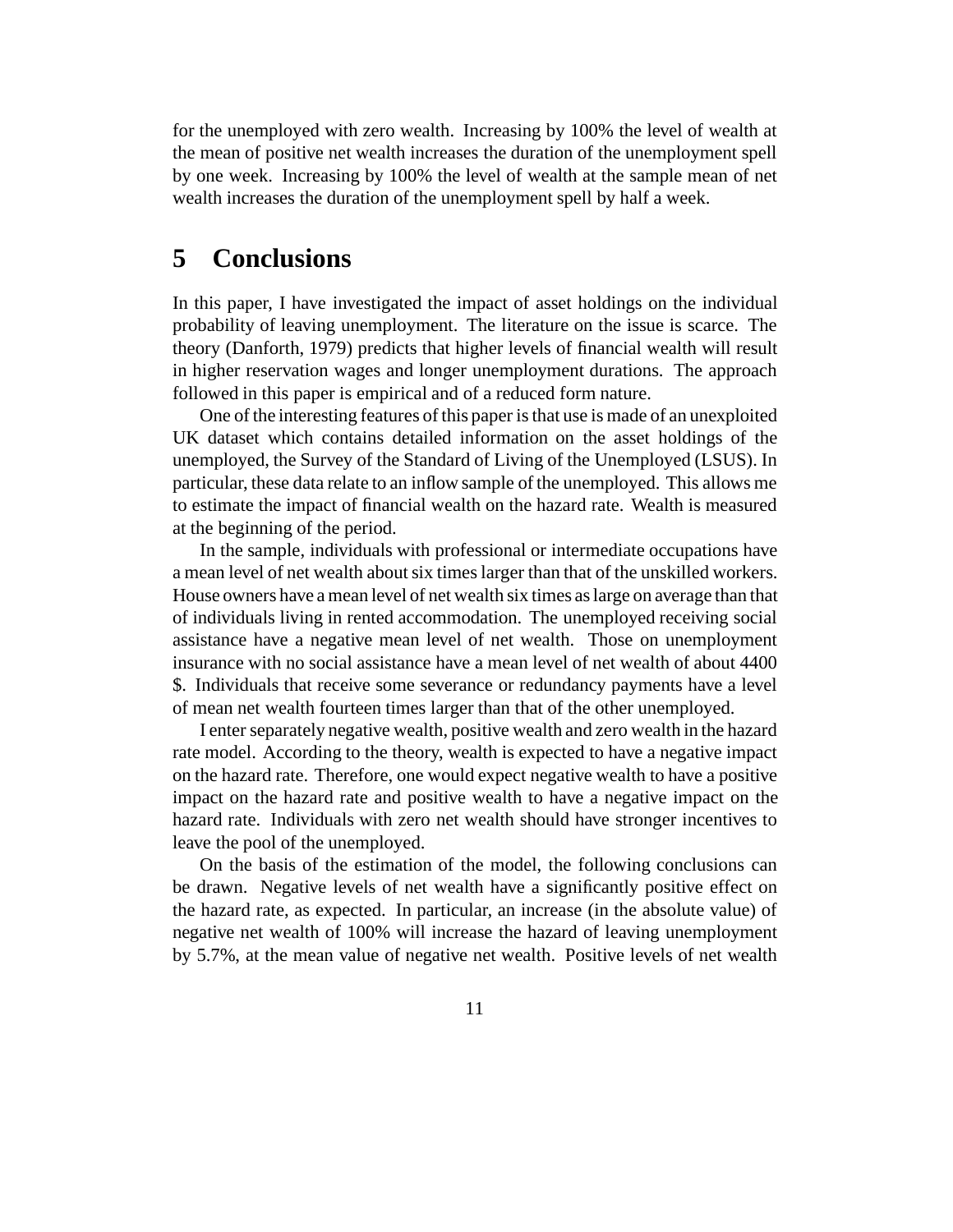have a significantly negative effect on the hazard rate. An increase in the level of positive net wealth of 100%, will reduce the hazard of leaving unemployment by 10.9%, at the mean value of positive net wealth.

Zero net wealth is found to reduce considerably the hazard rate of leaving unemployment. This is likely to be explained by the fact that the unemployed that are not able to borrow or to save may have negative individual characteristics which are also associated with low offer probabilities. Indeed, the proportion of unskilled worker is twice as large among the unemployed with zero levels of wealth than among the unemployed with positive or negative wealth and previous wages are on average lower for the unemployed with no wealth.

## **References**

- ATKINSON, A. B. AND MICKLEWRIGHT J. (1991), "Unemployment Compensation and Labour Market Transitions: A Critical Review", *Journal of Economic Literature,* **XXIX,** 1679– 1727.
- ARULAMPALAM, W. AND STEWART, M. (1995), "The Determinants of Individual Unemployment in an Era of High Unemployment: Are the Influences Different?", *Economic Journal,* **105,** March.333–344
- BLOEMEN, H. G. (1994), "Estimating a Model of Savings and Labor Market Transitions with Dutch data", CentER, Tilburg University, mimeo.
- BLOEMEN, H. G. AND STANCANELLI, E.G.F. (1996), "Individual Wealth, Reservation Wages and Transitions into Employment", CentER, DP No. 9702, Tilburg University.
- BLUNDELL, R. , MAGNAC, T. AND MEGHIR C. (1997), "Savings and Labour Market Transitions", *Journal of Business and Economic Statistics,* **15,** 2.153–163
- DANFORTH, J. P. , (1979), "On the Role of Consumption and Decreasing Absolute Risk Aversion in the Theory of Job Search", in: LIPPMAN, S. A. AND MCCALL J. J. (1979), *Studies in the Economics of search,* North-Holland.
- LANCASTER, T. (1990), *The Econometric Analysis of Transition Data,* Cambridge Massachusetts University Press.
- RIDDER, G. (1987), "The Sensitivity of Duration Models to Misspecified Unobserved Heterogeneity and Duration Dependence", University of Amsterdam, mimeo.
- STANCANELLI, E. G. F. (1997A), "Unemployment Duration and the Duration of Entitlement to Unemployment Benefits: an Empirical Study for Britain", Applied Economics, forthcoming.
- STANCANELLI, E. G. F. (1997B), "Unemployment Compensation Schemes and Unemployment Duration", Applied Economics Letters, forthcoming.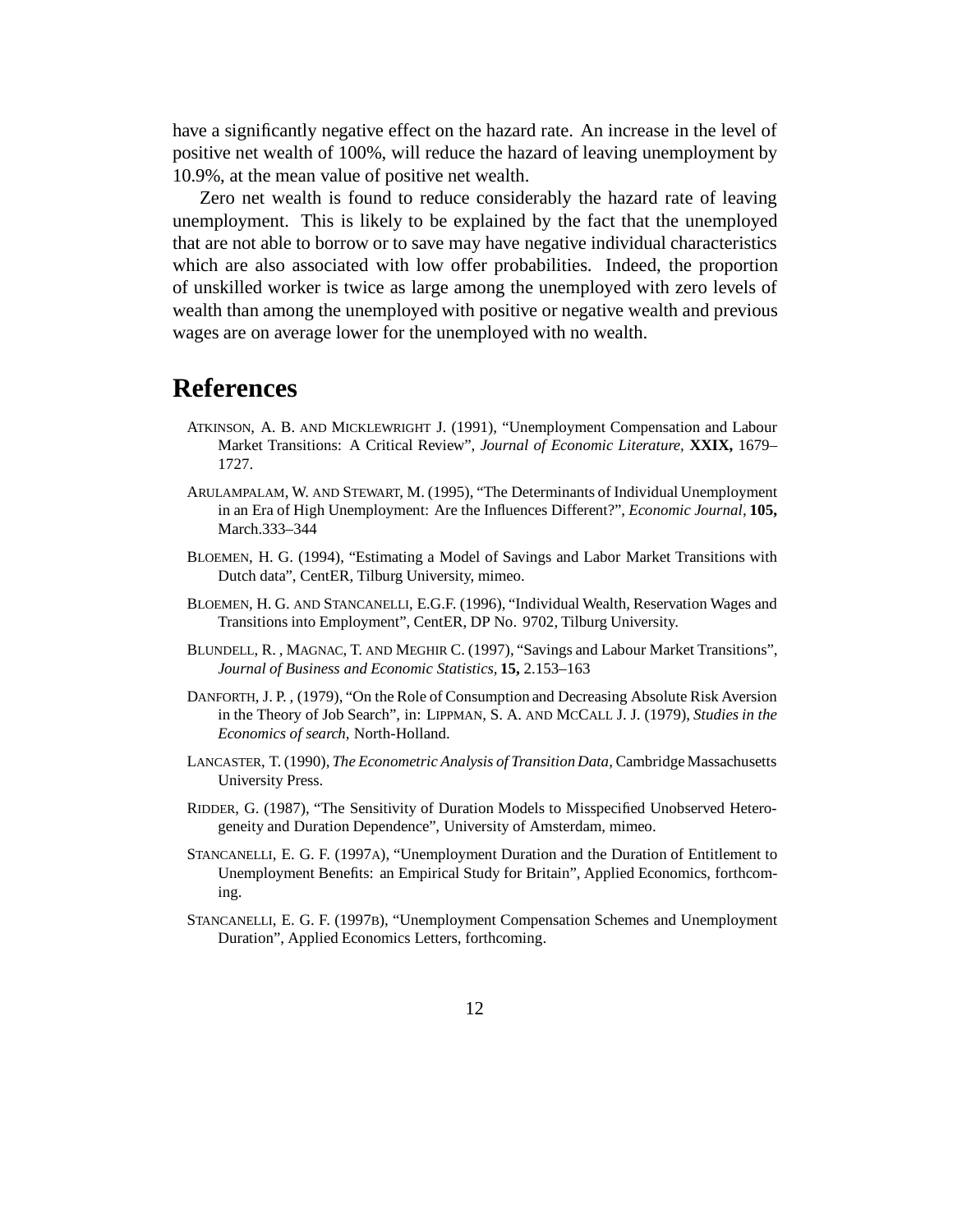STANCANELLI, E. G. F. (1994), "The Probability of Leaving Unemployment: Some New Evidence for Great Britain", PHD thesis, European University Institute, Florence.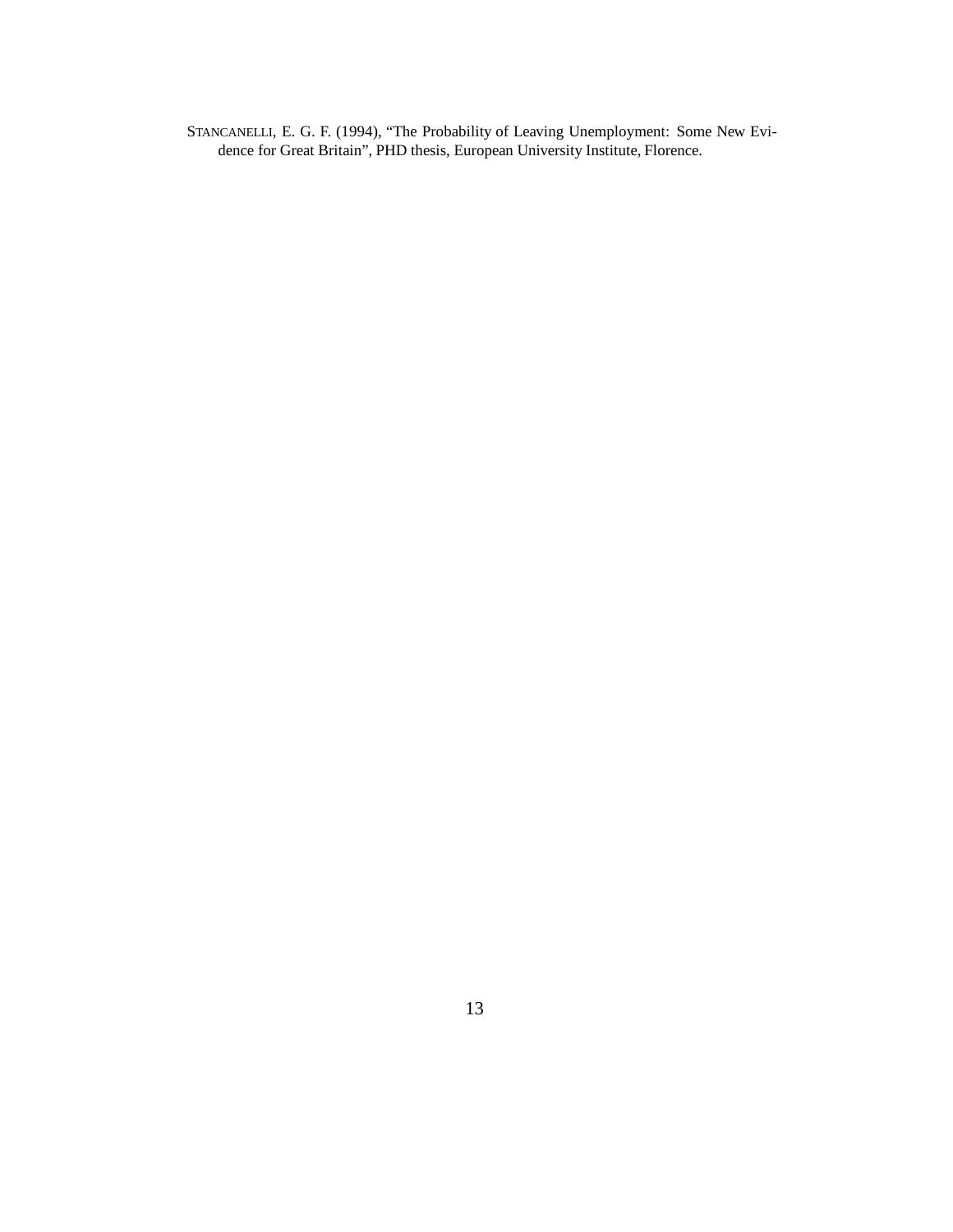| Variable                                                                                                                                                                                                                                                                                                                                                                                                                                                    | All           | Net Wealth $> 0$ | Net Wealth $< 0$ | $Neth$ Wealth $= 0$ |  |  |
|-------------------------------------------------------------------------------------------------------------------------------------------------------------------------------------------------------------------------------------------------------------------------------------------------------------------------------------------------------------------------------------------------------------------------------------------------------------|---------------|------------------|------------------|---------------------|--|--|
|                                                                                                                                                                                                                                                                                                                                                                                                                                                             | Mean(SD)      | Mean(SD)         | Mean(SD)         | Mean(SD)            |  |  |
| Left Truncation                                                                                                                                                                                                                                                                                                                                                                                                                                             | 13.40(1.05)   | 13.39(1.03)      | 13.39(1.02)      | 13.46(1.14)         |  |  |
| U duration weeks                                                                                                                                                                                                                                                                                                                                                                                                                                            | 47.21 (19.00) | 46.20(19.05)     | 47.07(19.12)     | 50.01 (18.48)       |  |  |
| $U$ duration* weeks                                                                                                                                                                                                                                                                                                                                                                                                                                         | 34.33(14.62)  | 34.54 (14.83)    | 34.01 (14.50)    | 34.36 (14.22)       |  |  |
| Completed Spell                                                                                                                                                                                                                                                                                                                                                                                                                                             | 0.59(0.49)    | 0.62(0.48)       | 0.59(0.49)       | 0.50(0.50)          |  |  |
| Prof-Int Occ                                                                                                                                                                                                                                                                                                                                                                                                                                                | 0.17(0.37)    | 0.20(0.40)       | 0.16(0.37)       | 0.09(0.29)          |  |  |
| Unskilled Occ                                                                                                                                                                                                                                                                                                                                                                                                                                               | 0.06(0.24)    | 0.05(0.22)       | 0.05(0.21)       | 0.10(0.30)          |  |  |
| Age 20-24                                                                                                                                                                                                                                                                                                                                                                                                                                                   | 0.13(0.33)    | 0.08(0.28)       | 0.16(0.36)       | 0.18(0.39)          |  |  |
| Age 25-34                                                                                                                                                                                                                                                                                                                                                                                                                                                   | 0.33(0.47)    | 0.27(0.45)       | 0.40(0.49)       | 0.35(0.48)          |  |  |
| Age 35-44                                                                                                                                                                                                                                                                                                                                                                                                                                                   | 0.25(0.43)    | 0.23(0.42)       | 0.27(0.44)       | 0.26(0.44)          |  |  |
| Age 45-54                                                                                                                                                                                                                                                                                                                                                                                                                                                   | 0.19(0.39)    | 0.24(0.43)       | 0.15(0.35)       | 0.15(0.36)          |  |  |
| Age 55-58                                                                                                                                                                                                                                                                                                                                                                                                                                                   | 0.11(0.31)    | 0.18(0.38)       | 0.03(0.16)       | 0.05(0.22)          |  |  |
| Married                                                                                                                                                                                                                                                                                                                                                                                                                                                     | 0.86(0.34)    | 0.86(0.35)       | 0.89(0.31)       | 0.83(0.38)          |  |  |
| Spouse works                                                                                                                                                                                                                                                                                                                                                                                                                                                | 0.25(0.43)    | 0.32(0.47)       | 0.22(0.41)       | 0.14(0.34)          |  |  |
| Any Child Aged $< 5$                                                                                                                                                                                                                                                                                                                                                                                                                                        | 0.35(0.48)    | 0.27(0.44)       | 0.44(0.50)       | 0.41(0.49)          |  |  |
| Savings, in 100 \$                                                                                                                                                                                                                                                                                                                                                                                                                                          | 13.62(56.25)  | 27.39 (78.46)    | 1.08(5.32)       | 0.08(0.92)          |  |  |
| Debt, in 100 \$                                                                                                                                                                                                                                                                                                                                                                                                                                             | 5.98(27.35)   | 2.04(9.18)       | 15.32(45.28)     | 0.09(1.12)          |  |  |
| End-of-Jobs Payments, in 100 \$                                                                                                                                                                                                                                                                                                                                                                                                                             | 7.90(31.81)   | 16.25(44.24)     | 0.13(1.09)       | 0.01(0.26)          |  |  |
| Net Wealth, in 100 \$                                                                                                                                                                                                                                                                                                                                                                                                                                       | 15.54(72.96)  | 41.60(91.24)     | $-14.11(44.37)$  | 0.00(0.00)          |  |  |
| Other HH Income, in \$                                                                                                                                                                                                                                                                                                                                                                                                                                      | 21.81(25.09)  | 22.79 (27.06)    | 21.83(23.45)     | 19.28 (22.34)       |  |  |
| House Owner                                                                                                                                                                                                                                                                                                                                                                                                                                                 | 0.37(0.48)    | 0.47(0.50)       | 0.34(0.48)       | 0.17(0.38)          |  |  |
| House with mortgage                                                                                                                                                                                                                                                                                                                                                                                                                                         | 0.34(0.47)    | 0.24(0.43)       | 0.43(0.50)       | 0.46(0.50)          |  |  |
| County U Rate                                                                                                                                                                                                                                                                                                                                                                                                                                               | 0.14(0.03)    | 0.13(0.03)       | 0.14(0.03)       | 0.14(0.03)          |  |  |
| Benefit, in logs, \$                                                                                                                                                                                                                                                                                                                                                                                                                                        | 3.70(0.42)    | 3.64(0.40)       | 3.77(0.43)       | 3.72(0.42)          |  |  |
| Earnings, in logs, \$                                                                                                                                                                                                                                                                                                                                                                                                                                       | 2.42(2.25)    | 2.89(2.21)       | 2.10(2.23)       | 1.77(2.15)          |  |  |
| Earnings*, in logs, $$$                                                                                                                                                                                                                                                                                                                                                                                                                                     | 4.48(0.45)    | 4.55(0.41)       | 4.41(0.47)       | 4.41(0.47)          |  |  |
| Earnings dummy                                                                                                                                                                                                                                                                                                                                                                                                                                              | 0.46(0.50)    | 0.36(0.48)       | 0.52(0.50)       | 0.59(0.49)          |  |  |
| In work week before                                                                                                                                                                                                                                                                                                                                                                                                                                         | 0.60(0.49)    | 0.63(0.48)       | 0.61(0.49)       | 0.49(0.50)          |  |  |
| No Observations                                                                                                                                                                                                                                                                                                                                                                                                                                             | 1941          | 939              | 630              | 372                 |  |  |
| The Net Wealth variable is computed by summming savings to end of job payments and subtracting from that debt. The                                                                                                                                                                                                                                                                                                                                          |               |                  |                  |                     |  |  |
| $\mathcal{L} \mathcal{L} \mathcal{L} \mathcal{L} \mathcal{L} \mathcal{L} \mathcal{L} \mathcal{L} \mathcal{L} \mathcal{L} \mathcal{L} \mathcal{L} \mathcal{L} \mathcal{L} \mathcal{L} \mathcal{L} \mathcal{L} \mathcal{L} \mathcal{L} \mathcal{L} \mathcal{L} \mathcal{L} \mathcal{L} \mathcal{L} \mathcal{L} \mathcal{L} \mathcal{L} \mathcal{L} \mathcal{L} \mathcal{L} \mathcal{L} \mathcal{L} \mathcal{L} \mathcal{L} \mathcal{L} \mathcal{L} \mathcal{$ |               |                  |                  |                     |  |  |

#### *Table 1: Descriptive Statistics*

*dummy variables take value one when the condition stated for each of them is satisfied. The earnings dummies take value one when the earnings level is not available. The first mean duration includes the right-censored observations. The second mean duration (\*) is computed only over the completed spells. The logarithms are taken over the non-zero observations. "Earnings\*" indicates that the mean is computed for the non-zero earnings. The "spouse works" dummy relates to one month before entry into unemployment.*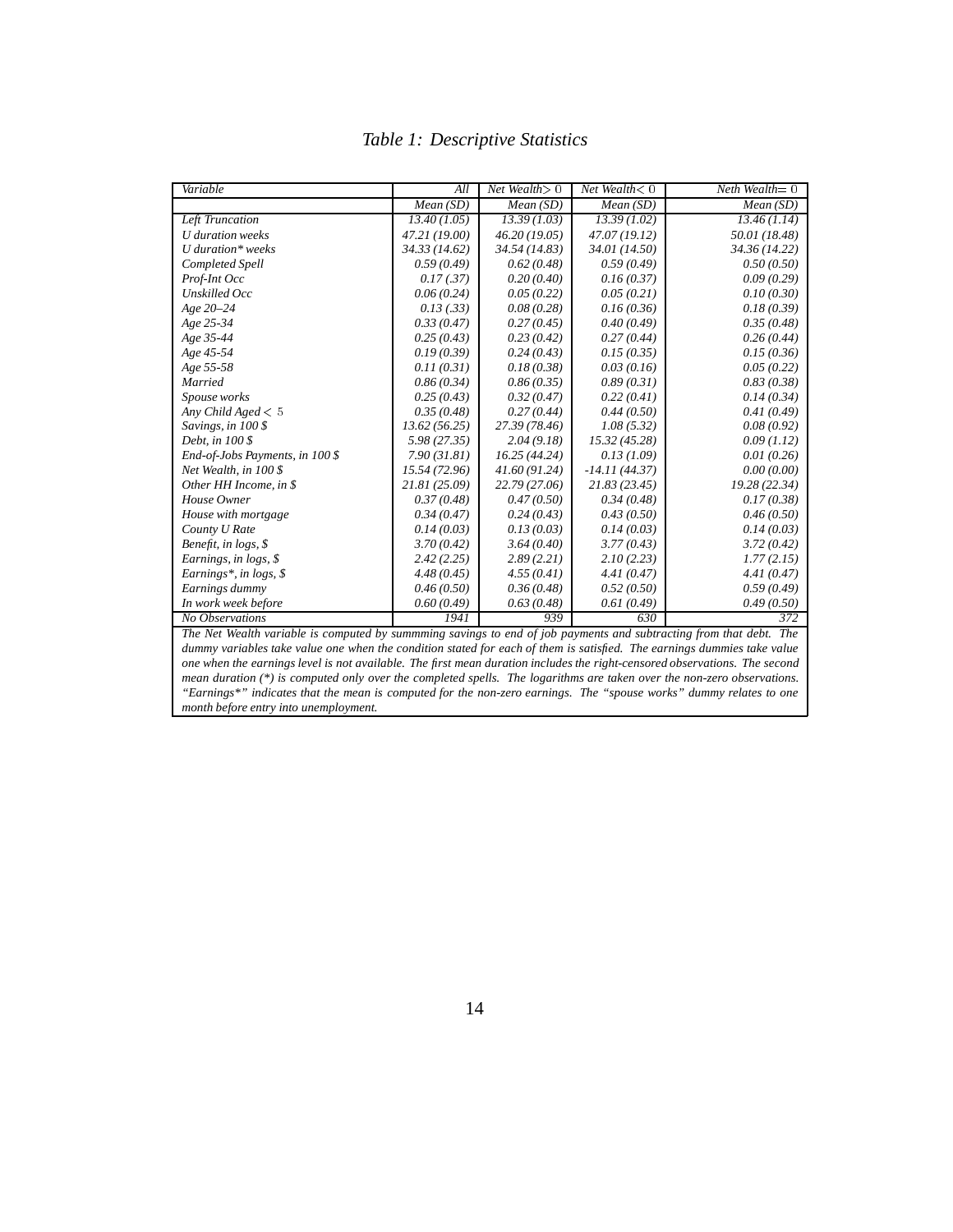| Group                             | Cases No. | Mean    | SD     | Median   | 25%      | 75%   |
|-----------------------------------|-----------|---------|--------|----------|----------|-------|
| Sample                            | 1941      | 15.54   | 72.96  | 0.0      | $-1.22$  | 10.00 |
| Profess-Interm Occ                | 323       | 47.30   | 145.49 | 3.0      | $-2.35$  | 38.69 |
| Unskilled Occ                     | 117       | 8.58    | 33.10  | 0.00     | $-0.05$  | 2.04  |
| Past Earn. > Mean Past Earn.      | 362       | 36.75   | 109.31 | 5.02     | 0.00     | 35.12 |
| Past Earn. $\leq$ Mean Past Earn. | 688       | 10.11   | 31.83  | 0.01     | $-1.20$  | 7.53  |
| Age > Mean Age                    | 881       | 32.88   | 100.75 | 3.20     | $\theta$ | 34.00 |
| $Age \leq = Mean Age$             | 1060      | 1.14    | 29.32  | 0        | $-2.04$  | 1.60  |
| No End Job Pay                    | 1610      | 4.90    | 52.37  | 0.0      | $-2.08$  | 2.00  |
| End of Job Pay                    | 331       | 67.30   | 121.18 | 29.28    | 12.12    | 73.83 |
| House Owner                       | 724       | 31.73   | 110.21 | 2.77     | $-1.50$  | 30.18 |
| Not House Owner                   | 1217      | 5.91    | 31.99  | 0.00     | $-1.20$  | 3.60  |
| Social Assistance                 | 1205      | $-1.78$ | 35.10  | $\theta$ | $-2.22$  | 1.57  |
| U Insurance only                  | 736       | 43.91   | 103.61 | 7.00     | 0        | 46.10 |
| Married                           | 1677      | 15.62   | 72.16  | 0.00     | $-1.38$  | 10.00 |
| Not Married                       | 264       | 15.07   | 78.03  | 0        | $-0.20$  | 10.20 |
| Spouse Works                      | 488       | 21.22   | 70.11  | 2.15     | $-1.04$  | 24.91 |
| <b>Spouse Does Not Work</b>       | 1453      | 13.64   | 73.82  | 0.00     | $-1.26$  | 5.57  |
| Net Wealth is measured in 100\$.  |           |         |        |          |          |       |

*Table 2: Mean Net Wealth for Different Groups*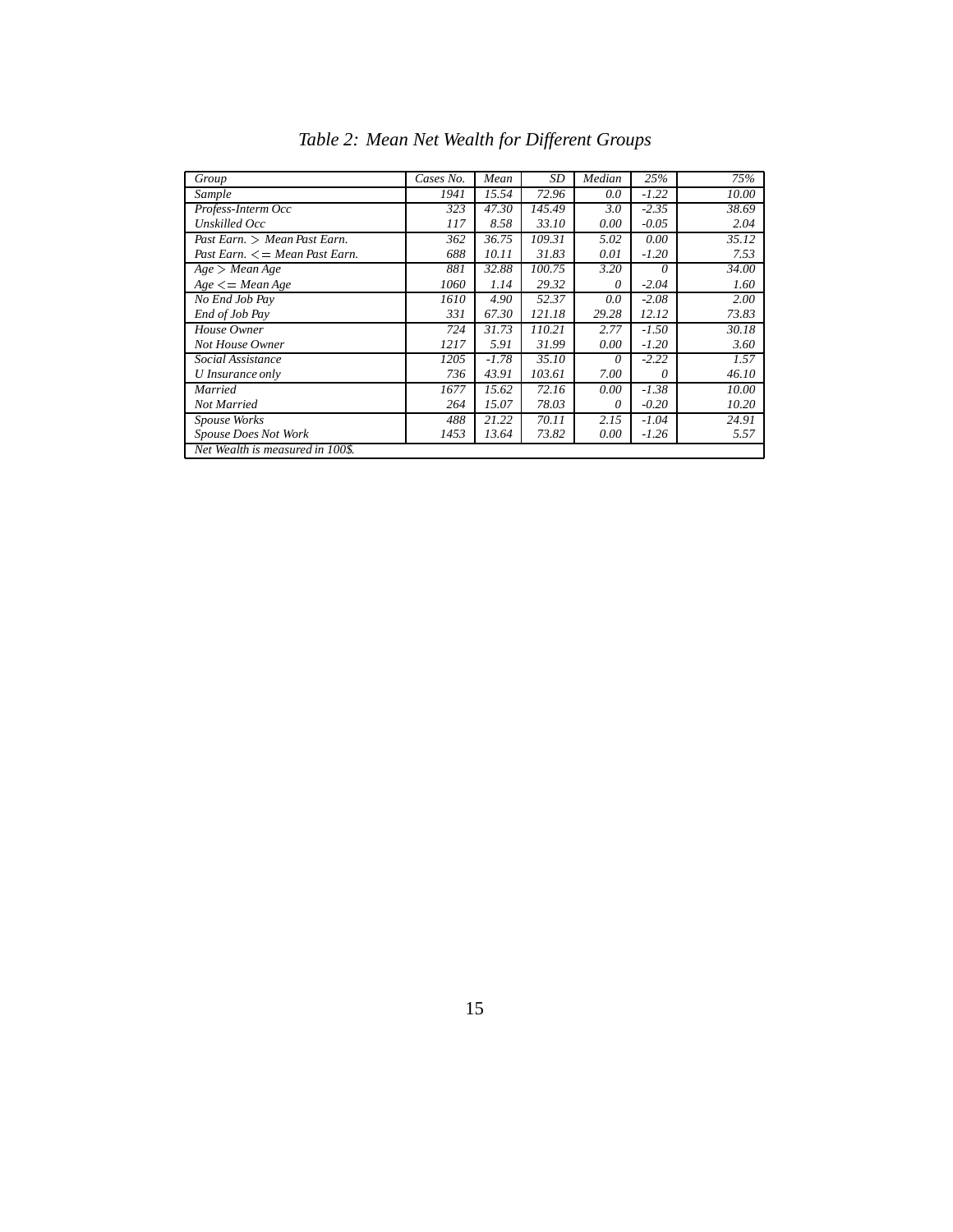



*Figure 1:*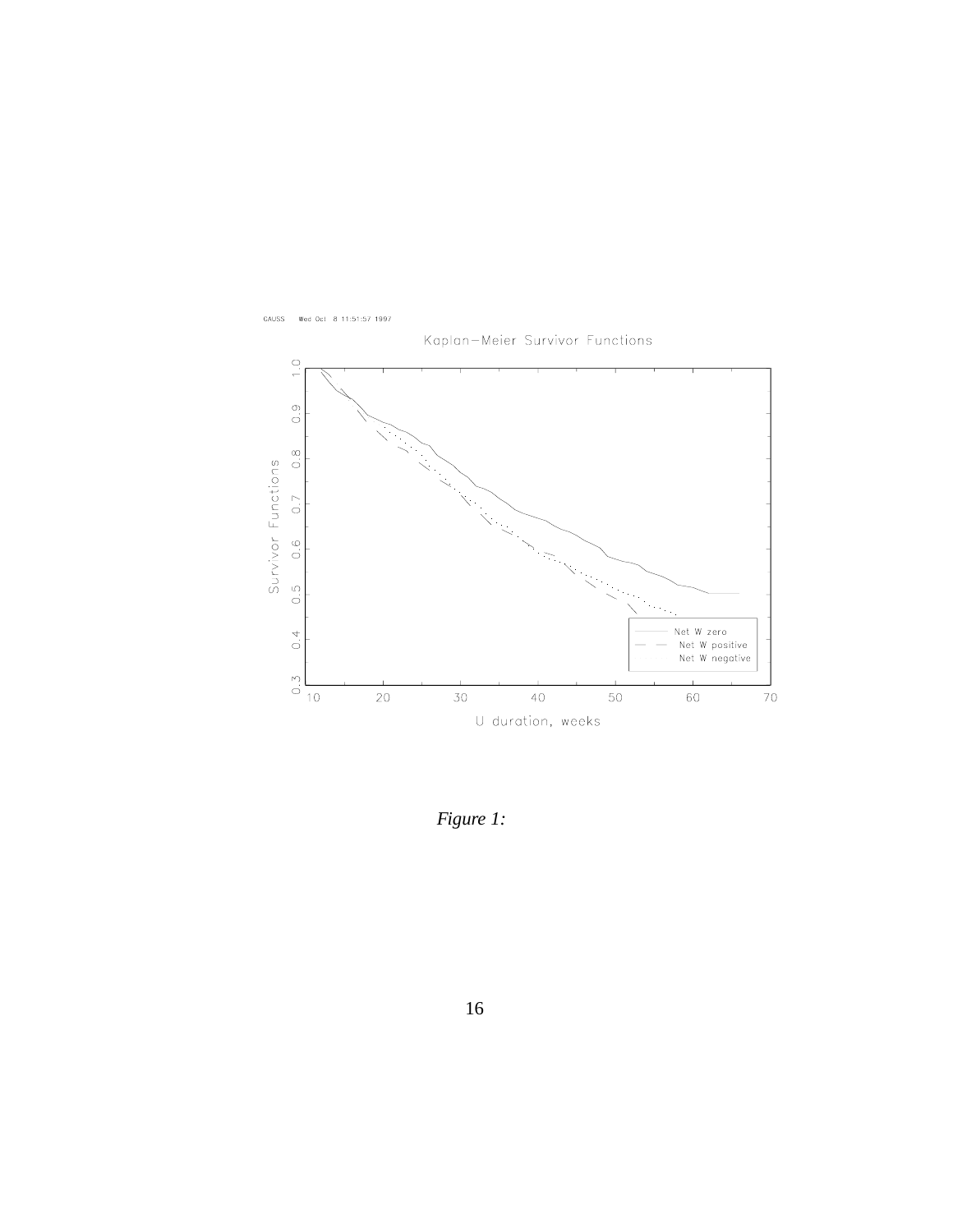| Variable                                                                                                            | Model(1)   |            | Model(2)   |            | Model(3)    |            |
|---------------------------------------------------------------------------------------------------------------------|------------|------------|------------|------------|-------------|------------|
| Name                                                                                                                | $Co$ eff   | SE         | $Co$ eff   | SE         | $Co$ eff    | SE         |
| Unskilled Occup.                                                                                                    | $-0.3842*$ | 0.1548     | $-0.3827*$ | 0.1550     | $-0.6457*$  | 0.2255     |
| Age 30-34                                                                                                           | $-0.1487$  | 0.0986     | $-0.1480$  | 0.0986     | $-0.1983$   | 0.1344     |
| Age 35-44                                                                                                           | $-0.2122*$ | 0.1074     | $-0.2144*$ | 0.1075     | $-0.2667**$ | 0.1437     |
| Age 45-54                                                                                                           | $-0.5795*$ | 0.1203     | $-0.5858*$ | 0.1202     | $-0.8001*$  | 0.1650     |
| Age 55-58                                                                                                           | $-0.9466*$ | 0.1535     | $-0.9680*$ | 0.1511     | $-1.3637*$  | 0.2148     |
| Has any child                                                                                                       | $-0.2010*$ | 0.0799     | $-0.1988*$ | 0.0798     | $-0.2933*$  | 0.1095     |
| Married                                                                                                             | 0.0550     | 0.1079     | 0.0543     | 0.1079     | 0.1362      | 0.1505     |
| House owner                                                                                                         | $0.2528*$  | 0.0682     | $0.2478*$  | 0.0680     | $0.3400*$   | 0.0938     |
| Earnings logs, \$                                                                                                   | $0.5235*$  | 0.0918     | $0.5167*$  | 0.0917     | $0.7173*$   | 0.1208     |
| Prof.-Interm. Occup.                                                                                                | $0.3092*$  | 0.0811     | 0.3038*    | 0.0809     | $0.4299*$   | 0.1089     |
| County U rate                                                                                                       | $-0.0202*$ | 0.0095     | $-0.0202*$ | 0.0095     | $-0.0295*$  | 0.0130     |
| Earn. dummy                                                                                                         | $2.3554*$  | 0.4172     | $2.3221*$  | 0.4167     | $3.2463*$   | 0.5508     |
| Neg Net Wealth                                                                                                      | 0.4726     | 0.3112     | $0.3432*$  | 0.1526     | $0.4091*$   | 0.1839     |
| Neg Net Wealth Squared                                                                                              | 0.0357     | 0.0887     |            |            |             |            |
| Pos Net Wealth                                                                                                      | $-0.2776*$ | 0.1178     | $-0.1951*$ | 0.0602     | $-0.2622*$  | 0.0811     |
| Pos Net Wealth Squared                                                                                              | 0.0152     | 0.0169     |            |            |             |            |
| No End-of-Job Pay                                                                                                   | 0.0740     | 0.0969     | 0.0880     | 0.0944     | 0.0952      | 0.1268     |
| Zero Net Wealth                                                                                                     | $-0.2781*$ | 0.0844     | $-0.2690*$ | 0.0837     | $-0.3695*$  | 0.1194     |
| Had Job Week Before                                                                                                 | $0.1507*$  | 0.0763     | $0.1528*$  | 0.0762     | $0.1917**$  | 0.1052     |
| Spouse Works Month Before                                                                                           | $0.2954*$  | 0.0932     | $0.2968*$  | 0.0932     | $0.4347*$   | 0.1252     |
| Has Mortgage                                                                                                        | $0.2000*$  | 0.0667     | $0.2009*$  | 0.0667     | $0.3223*$   | 0.0919     |
| Other Household Income                                                                                              | 0.0015     | 0.0015     | 0.0015     | 0.0015     | 0.0011      | 0.0020     |
| Log U Benefit, tim var                                                                                              | $-0.0079*$ | 0.0026     | $-0.0078*$ | 0.0026     | $-0.0121*$  | 0.0034     |
| Mass point*                                                                                                         |            |            |            |            | $2.3265*$   | 0.2161     |
| Parameter P*                                                                                                        |            |            |            |            | $1.0730*$   | 0.2102     |
| Log-likelihood                                                                                                      |            | $-5443.22$ |            | $-5443.73$ |             | $-5432.35$ |
| The baseline hazard involves 27 parameters. The number of observations is 1941. Net Wealth is measured in           |            |            |            |            |             |            |
| 10000\$. It also include end of job payments. Model (3) includes controls for unobserved heterogeneity by means of  |            |            |            |            |             |            |
| mass points. Two mass points have been introduced. The first is normalized to zero (va = 0, $exp(va) = 1$ ). The    |            |            |            |            |             |            |
| probability distribution of the mass points is specified as: $pva = 1/(1 + exp(P))$ ; $pvb = exp(P)/(1 + exp(P))$ . |            |            |            |            |             |            |

*Table 3: Results of Estimation*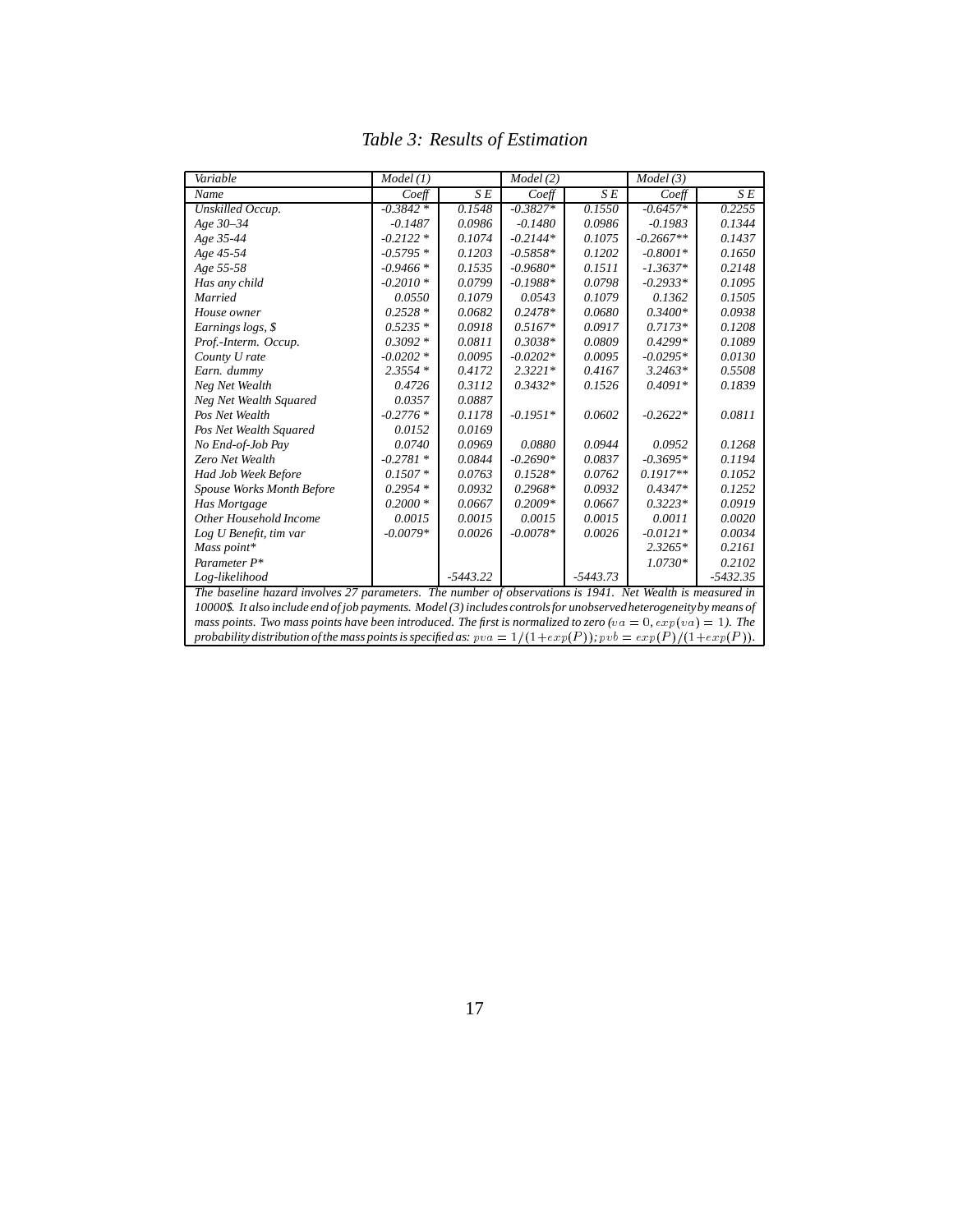

*Figure 2:*